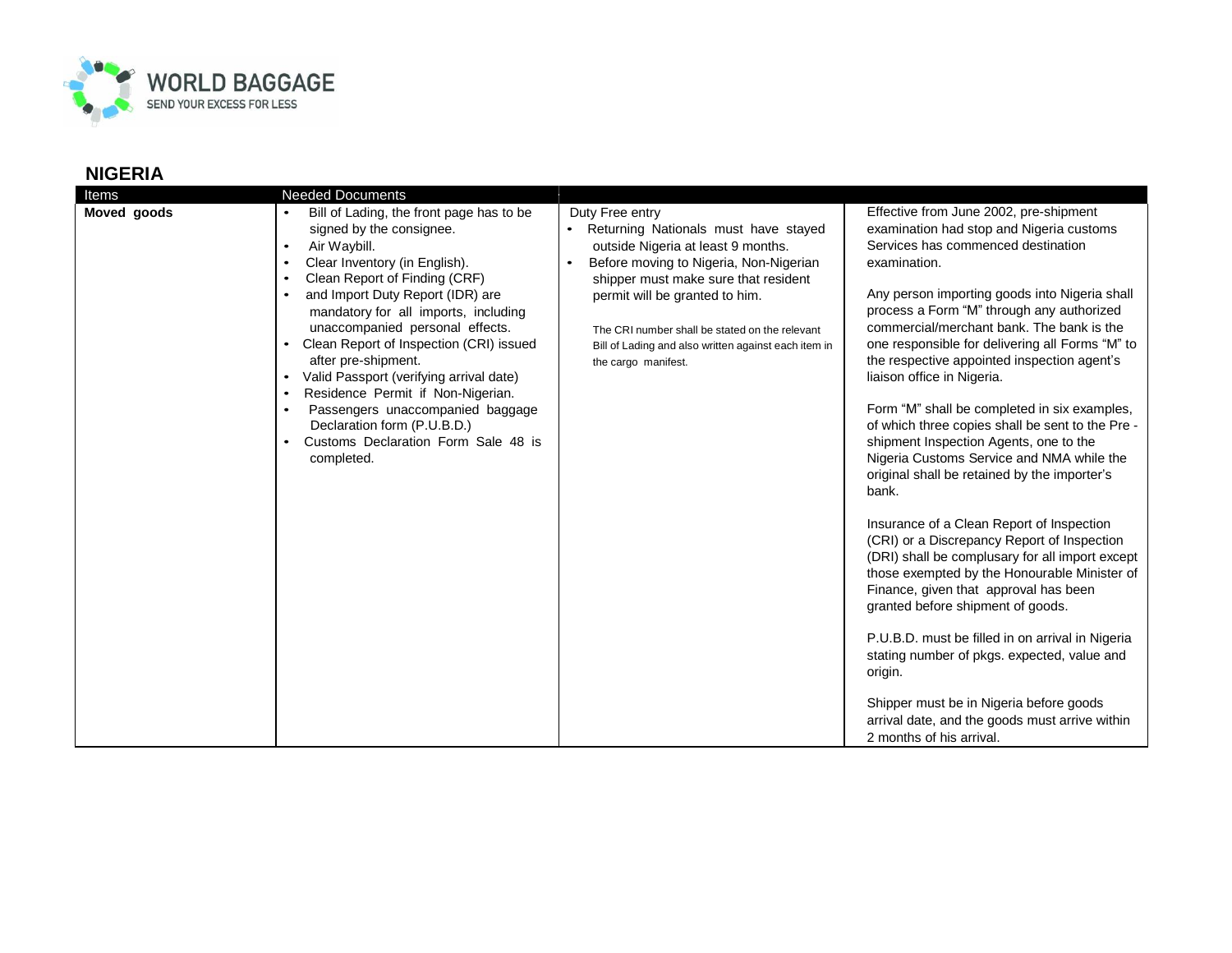

## **NIGERIA**

| Items                                 | <b>Needed Documents</b>                                                                                                                               | <b>Customs Regulations</b>                                                                                                                                                                                                                                                                                                                                                                                                                                   | Notes                                                                                                                                                                                                                                                                                                                                                                                                                                                                                                                                                              |
|---------------------------------------|-------------------------------------------------------------------------------------------------------------------------------------------------------|--------------------------------------------------------------------------------------------------------------------------------------------------------------------------------------------------------------------------------------------------------------------------------------------------------------------------------------------------------------------------------------------------------------------------------------------------------------|--------------------------------------------------------------------------------------------------------------------------------------------------------------------------------------------------------------------------------------------------------------------------------------------------------------------------------------------------------------------------------------------------------------------------------------------------------------------------------------------------------------------------------------------------------------------|
|                                       |                                                                                                                                                       |                                                                                                                                                                                                                                                                                                                                                                                                                                                              | Used Household effects are allowed into<br>Nigeria free from duty if they have been in the<br>owner's possession and use for not less than 6<br>months and are for owner's continued use<br>and not for sale. Any items subject to duty<br>such as Personal Computers, Electronics,<br>Micro-Wave Oven, Washing Machine and<br>Dryers, Deep Freezers, Fridges and any other<br>luxurious items are normally assessed by the<br>customs for duty payment. The rate of duty to<br>apply and the duty payable are laible to<br>valuation by the Valuation Department. |
| Diplomatic moved goods                | Original Bill of Lading or Airway Bill.<br>Clear Inventory (in English).<br>Valid Passport.<br>Exemption Certificate - Form CCI, CCII.,<br>and CCIII. | Duty free entry if :<br>Exemption from duties Form CCI & CCII to be<br>Solicited from the Chief of Protocol, Ministry of<br>Foreign Affairs, Abuja.                                                                                                                                                                                                                                                                                                          |                                                                                                                                                                                                                                                                                                                                                                                                                                                                                                                                                                    |
| Cars, motorcycles for personal<br>use | Original Log Book.<br>Proof of Purchase (if New).<br>Registration date.<br>Certificate of Road worthiness (if used<br>car).                           | Rate of Duty payable on cars entering Nigeria<br>is based on values and such as follows:<br>a) Cars with worth up to \$9000 -30% Ad<br>Valorem.<br>b) Cars worth between \$9000-\$14000 -<br>40% Ad Valorem.<br>Cars worth between \$14000- \$18000 -<br>50% Ad Valorem.<br>d) Cars worth between \$18000 - \$22700 -<br>60% Ad Valorem.<br>e) Cars costing between \$22700 - \$27200 -<br>80% Ad Valorem.<br>Cars costing above \$27000 100% Ad<br>Volorem. | There will be additional fees for VAT and<br>7% Surcharge.<br>Cars imported into Nigeria must not be<br>more than five (5) years old from the date of<br>manufacture.<br>Importation of cars, irrespective of age,<br>through land borders shall no longer be<br>allowed.                                                                                                                                                                                                                                                                                          |